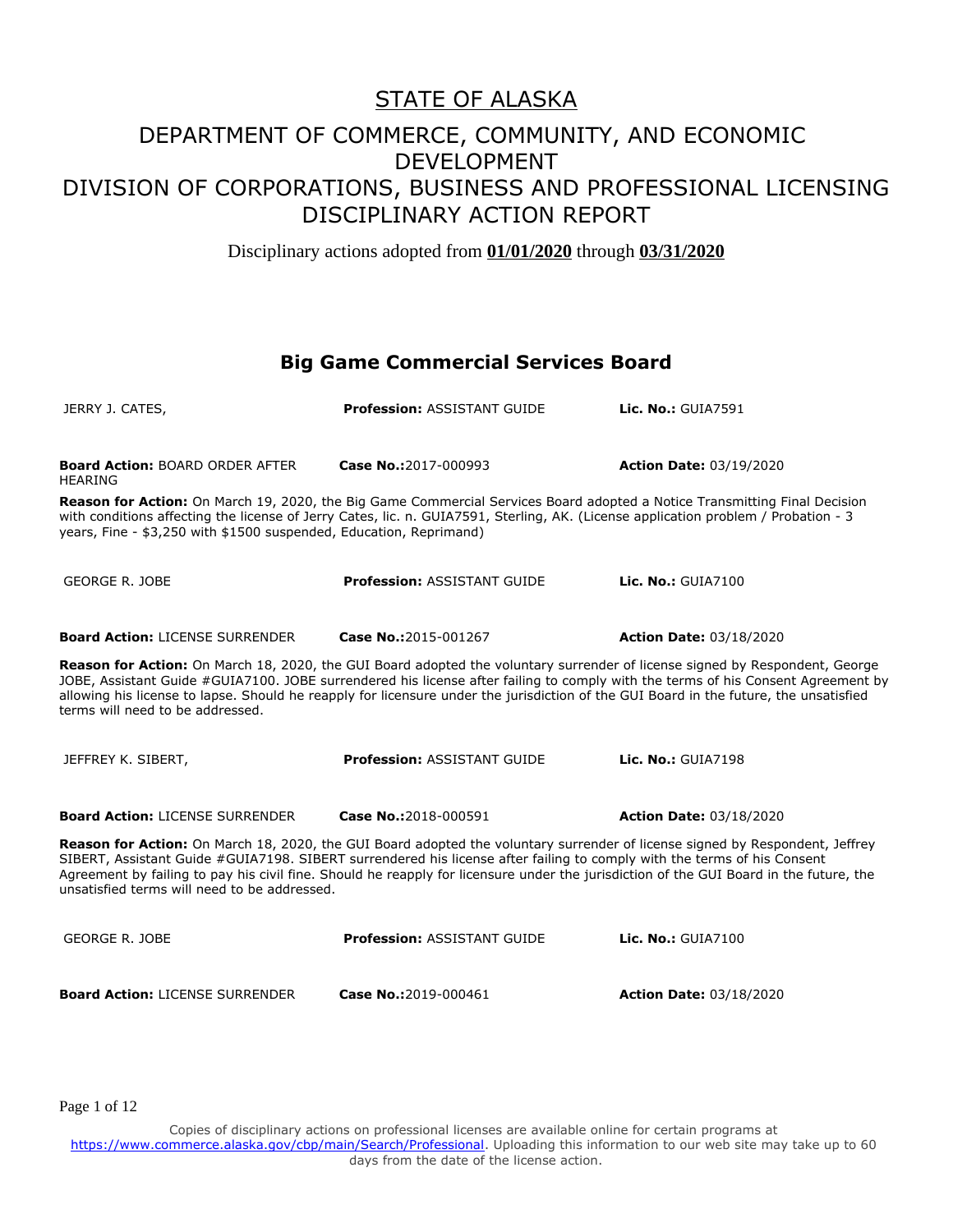Disciplinary actions adopted from **01/01/2020** through **03/31/2020**

**Reason for Action:** On March 18, 2020, the GUI Board adopted the voluntary surrender of license signed by Respondent, George JOBE, Assistant Guide #GUIA7100. JOBE surrendered his license after failing to comply with the terms of his Consent Agreement by allowing his license to lapse. Should he reapply for licensure under the jurisdiction of the GUI Board in the future, the unsatisfied terms will need to be addressed.

| NATHANIEL UNFREID                                                                                                                                                                                                                                                                                       | <b>Profession: ASSISTANT GUIDE</b>                                                                                                                                                                                                                              | Lic. No.: 147770               |  |
|---------------------------------------------------------------------------------------------------------------------------------------------------------------------------------------------------------------------------------------------------------------------------------------------------------|-----------------------------------------------------------------------------------------------------------------------------------------------------------------------------------------------------------------------------------------------------------------|--------------------------------|--|
| <b>Board Action: CONSENT AGREEMENT</b>                                                                                                                                                                                                                                                                  | Case No.:2019-000625                                                                                                                                                                                                                                            | <b>Action Date: 03/18/2020</b> |  |
| Reprimand)                                                                                                                                                                                                                                                                                              | Reason for Action: On March 18, 2020, the Big Game Commercial Services Board adopted a Consent Agreement with conditions<br>affecting the license of Nathaniel S. Unfreid, lic. no. 147770, Palmer, AK. (License Application Problem / Probation - 1 year,      |                                |  |
| ANTHONY W. TARANTO                                                                                                                                                                                                                                                                                      | <b>Profession: ASSISTANT GUIDE</b>                                                                                                                                                                                                                              | Lic. No.: 114344               |  |
| <b>Board Action: CONSENT AGREEMENT</b>                                                                                                                                                                                                                                                                  | Case No.:2019-001379                                                                                                                                                                                                                                            | <b>Action Date: 03/18/2020</b> |  |
| Reason for Action: On March 18, 2020, the Big Game Commercial Services Board adopted a Consent Agreement with conditions<br>affecting the license of Anthony W. Taranto, lic. no. 114344, Wasilla, AK. (License Application Problem / Probation - 1 year, Fine -<br>\$355 w/\$150 suspended, Reprimand) |                                                                                                                                                                                                                                                                 |                                |  |
| <b>JACOB LONG</b>                                                                                                                                                                                                                                                                                       | <b>Profession: ASSISTANT GUIDE</b>                                                                                                                                                                                                                              | Lic. No.: 135018               |  |
| <b>Board Action: CONSENT AGREEMENT</b>                                                                                                                                                                                                                                                                  | Case No.:2019-001231                                                                                                                                                                                                                                            | <b>Action Date: 03/18/2020</b> |  |
| \$1,000 w/\$500 suspended, Reprimand)                                                                                                                                                                                                                                                                   | Reason for Action: On March 18, 2020, the Big Game Commercial Services Board adopted a Consent Agreement with conditions<br>affecting the license of Jacob H. Long, lic. no. 135018, Whitewater, CO. (Criminal Action - Conviction / Probation - 1 year, Fine - |                                |  |
| JEFFREY K. SIBERT,                                                                                                                                                                                                                                                                                      | <b>Profession: ASSISTANT GUIDE</b>                                                                                                                                                                                                                              | <b>Lic. No.: GUIA7198</b>      |  |
| <b>Board Action: LICENSE SURRENDER</b>                                                                                                                                                                                                                                                                  | Case No.:2018-001434                                                                                                                                                                                                                                            | <b>Action Date: 03/18/2020</b> |  |
|                                                                                                                                                                                                                                                                                                         | Reason for Action: On March 18, 2020, the GUI Board adopted the voluntary surrender of license signed by Respondent, Jeffrey                                                                                                                                    |                                |  |

SIBERT, Assistant Guide #GUIA7198. SIBERT surrendered his license after failing to comply with the terms of his Consent Agreement by failing to pay his civil fine. Should he reapply for licensure under the jurisdiction of the GUI Board in the future, the unsatisfied terms will need to be addressed.

Page 2 of 12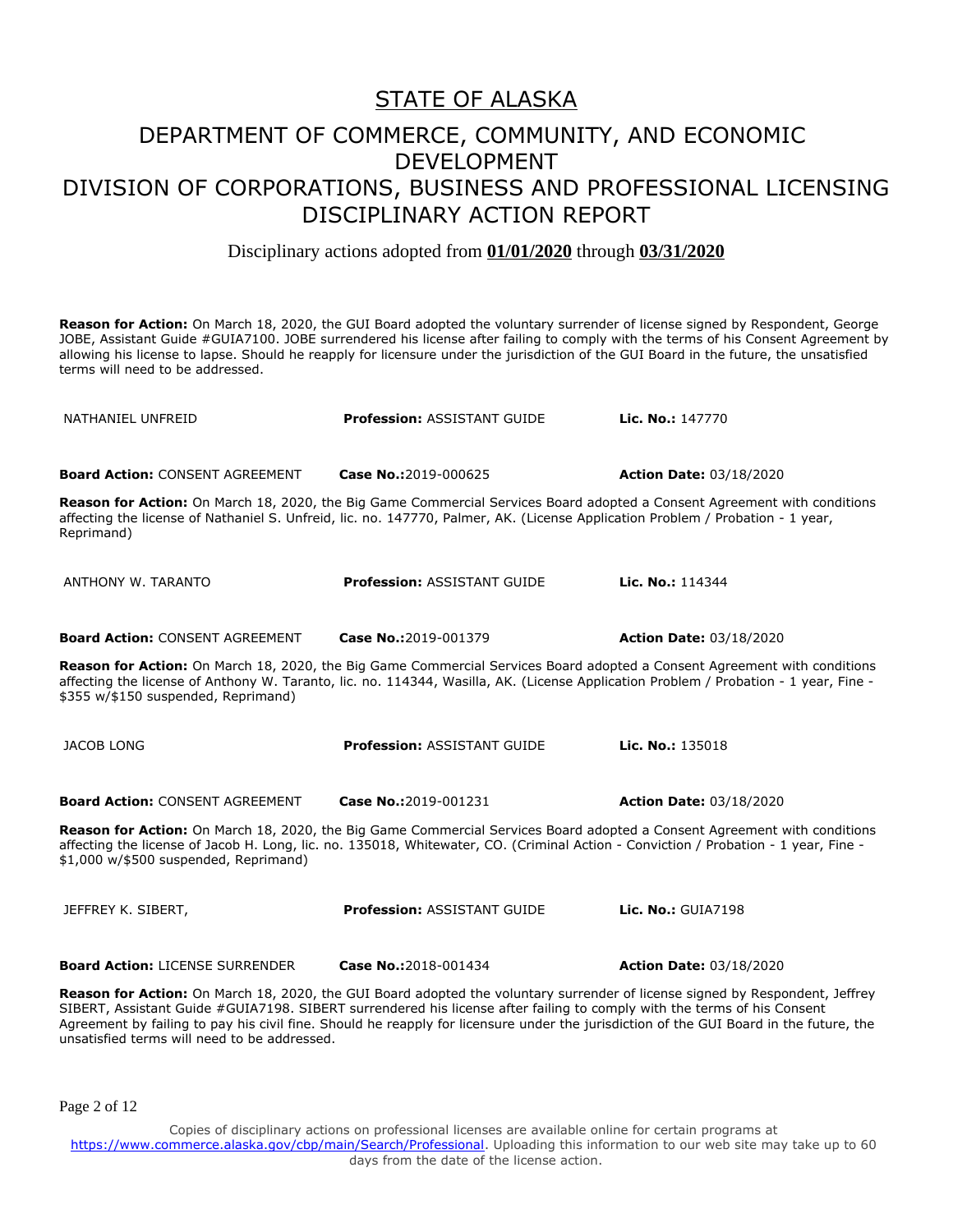### STATE OF ALASKA

### DEPARTMENT OF COMMERCE, COMMUNITY, AND ECONOMIC DEVELOPMENT DIVISION OF CORPORATIONS, BUSINESS AND PROFESSIONAL LICENSING DISCIPLINARY ACTION REPORT

Disciplinary actions adopted from **01/01/2020** through **03/31/2020**

| RODERICK R. GRANT                                                                                                                                                                                                                                 | <b>Profession: MASTER GUIDE-OUTFITTER Lic. No.: GUIM209</b>                                                                                                                                                                                                        |                                |  |
|---------------------------------------------------------------------------------------------------------------------------------------------------------------------------------------------------------------------------------------------------|--------------------------------------------------------------------------------------------------------------------------------------------------------------------------------------------------------------------------------------------------------------------|--------------------------------|--|
| <b>Board Action: CONSENT AGREEMENT</b>                                                                                                                                                                                                            | Case No.:2019-001227                                                                                                                                                                                                                                               | <b>Action Date: 03/18/2020</b> |  |
| Fine -\$1,500 w/\$750 suspended, Reprimand)                                                                                                                                                                                                       | Reason for Action: On March 18, 2020, the Big Game Commercial Services Board adopted a Consent Agreement with conditions<br>affecting the license of Roderick M. Grant, lic. no. GUIM209, Dillingham, AK. (Violation of Licensing Regulation / Probation - 1 year, |                                |  |
|                                                                                                                                                                                                                                                   | <b>Board of Barbers &amp; Hairdressers</b>                                                                                                                                                                                                                         |                                |  |
| LORETTA D. OVERWAY,                                                                                                                                                                                                                               | <b>Profession: SHOP OWNER</b>                                                                                                                                                                                                                                      | <b>Lic. No.: HADP19750</b>     |  |
| <b>Board Action: LICENSE SURRENDER</b>                                                                                                                                                                                                            | Case No.:2015-000817                                                                                                                                                                                                                                               | <b>Action Date: 02/12/2020</b> |  |
|                                                                                                                                                                                                                                                   | Reason for Action: On February 12, 2020, the Board of Barbers and Hairdressers adopted a Surrender of License of Loretta<br>Overway, lic. no. HADP19750 and HADM18164, Houston, AK. (Probation / Surrender of License)                                             |                                |  |
|                                                                                                                                                                                                                                                   | <b>Board of Dental Examiners</b>                                                                                                                                                                                                                                   |                                |  |
| CHUN P. MAN                                                                                                                                                                                                                                       | <b>Profession: DENTIST</b>                                                                                                                                                                                                                                         | Lic. No.: DEND1587             |  |
| <b>Board Action: CONSENT AGREEMENT</b>                                                                                                                                                                                                            | Case No.:2019-000961                                                                                                                                                                                                                                               | <b>Action Date: 03/03/2020</b> |  |
| Reason for Action: On March 3, 2020, the Board of Dental Examiners adopted a Consent Agreement affecting the license of Dr.<br>Chun Man, license No. DEND1587, Anchorage, AK (Continuing education / fine \$1,800, reprimand, mandatory audits).  |                                                                                                                                                                                                                                                                    |                                |  |
| <b>Board of Massage Therapists</b>                                                                                                                                                                                                                |                                                                                                                                                                                                                                                                    |                                |  |
| EUNJA CHOI                                                                                                                                                                                                                                        | <b>Profession: MASSAGE THERAPIST</b>                                                                                                                                                                                                                               | Lic. No.: 144957               |  |
| <b>Board Action: IMPOSITION OF CIVIL FINE Case No.:2019-000635</b>                                                                                                                                                                                |                                                                                                                                                                                                                                                                    | <b>Action Date: 03/02/2020</b> |  |
| Reason for Action: On March 2, 2020, the Board of Massage Therapists (Board) adopted an Imposition of Civil Fine with conditions<br>affecting the license of Eunja Choi, lic. no. 144957, Los Angeles, CA. (Falsified application / Fine - \$250) |                                                                                                                                                                                                                                                                    |                                |  |
|                                                                                                                                                                                                                                                   |                                                                                                                                                                                                                                                                    |                                |  |
|                                                                                                                                                                                                                                                   |                                                                                                                                                                                                                                                                    |                                |  |

Page 3 of 12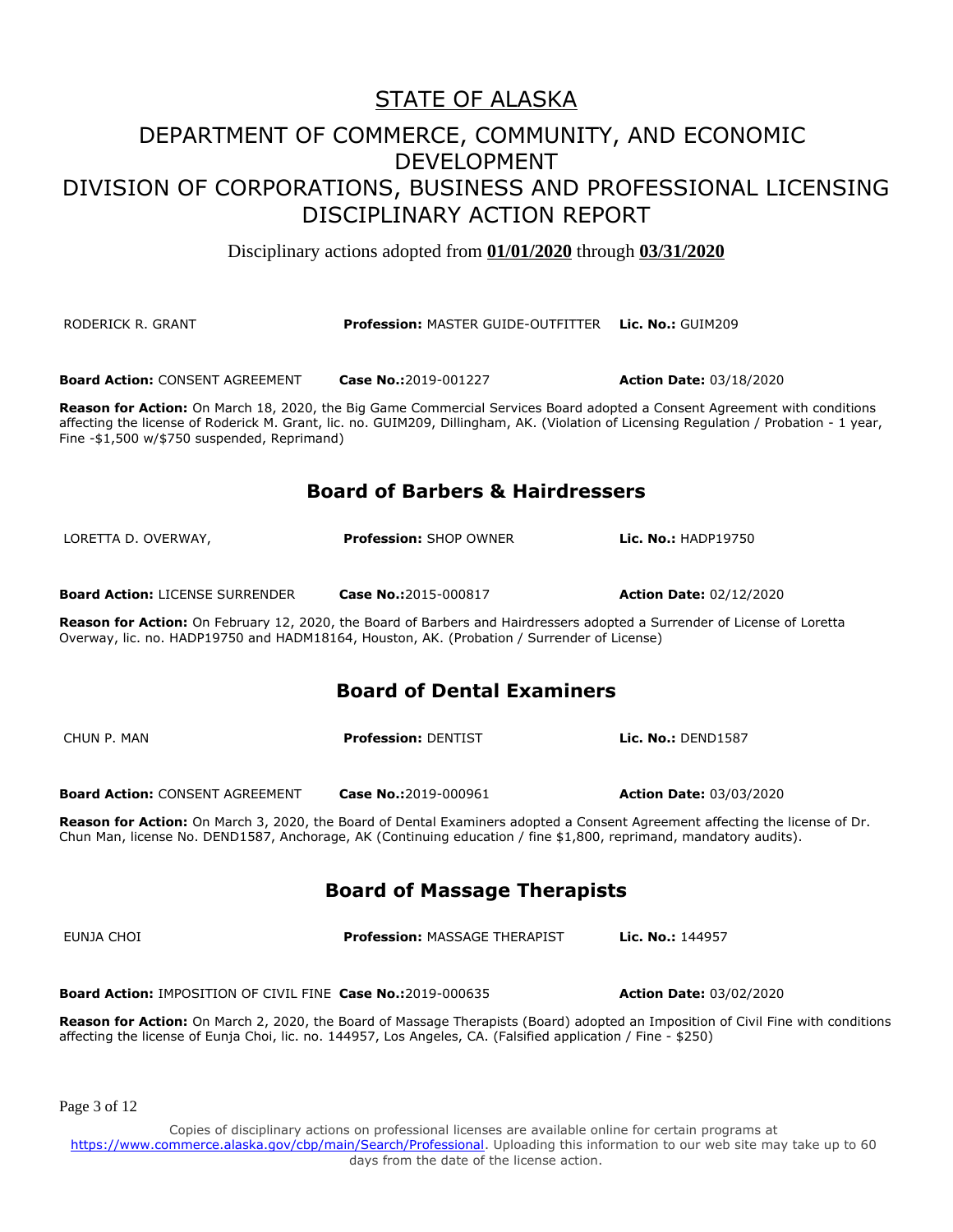Disciplinary actions adopted from **01/01/2020** through **03/31/2020**

#### **Board of Nursing**

| SIERRA A. NICKOLI,                                                                                                                                                                                                                                                                                           | <b>Profession: CERTIFIED NURSE AIDE</b> | <b>Lic. No.: 149719</b>        |  |
|--------------------------------------------------------------------------------------------------------------------------------------------------------------------------------------------------------------------------------------------------------------------------------------------------------------|-----------------------------------------|--------------------------------|--|
| <b>Board Action: CONSENT AGREEMENT</b><br>Reason for Action: On February 6, 2020, the Board of Nursing adopted a Consent Agreement with conditions affecting the license                                                                                                                                     | Case No.:2019-000960                    | <b>Action Date: 02/06/2020</b> |  |
| of Sierra A. Nickoli, lic. no. 149719, Anchorage, AK. (Substance Abuse / Probation - 5 years)                                                                                                                                                                                                                |                                         |                                |  |
| ROBBYE L. LITTLES                                                                                                                                                                                                                                                                                            | <b>Profession: CERTIFIED NURSE AIDE</b> | <b>Lic. No.: NUAA8187</b>      |  |
| <b>Board Action: CONSENT AGREEMENT</b>                                                                                                                                                                                                                                                                       | Case No.:2018-000411                    | <b>Action Date: 02/06/2020</b> |  |
| Reason for Action: On February 6, 2020, the Board of Nursing adopted a Consent Agreement with conditions affecting the license<br>of Robbye Littles, lic. no. NUAA8187, Anchorage, AK. (Falsified Application / Fine - \$500, Reprimand)                                                                     |                                         |                                |  |
| JAMIE WILSON                                                                                                                                                                                                                                                                                                 | <b>Profession: REGISTERED NURSE</b>     | <b>Lic. No.: 153997</b>        |  |
| <b>Board Action: CONSENT AGREEMENT</b>                                                                                                                                                                                                                                                                       | Case No.:2020-000173                    | <b>Action Date: 03/31/2020</b> |  |
| Reason for Action: On March 31, 2020, the Alaska Board of Nursing adopted a Consent Agreement with conditions affecting the<br>license of Jamie Wilson, lic. no. 153997, Anchorage, AK. (Action in another state / Suspension of License for 1 year (stayed),<br>Probation - Ending May 30, 2024, Education) |                                         |                                |  |
| <b>HARRIET BLY</b>                                                                                                                                                                                                                                                                                           | <b>Profession: REGISTERED NURSE</b>     | Lic. No.: NURR30855            |  |
| <b>Board Action: LICENSE SURRENDER</b>                                                                                                                                                                                                                                                                       | Case No.:2019-001387                    | <b>Action Date: 02/06/2020</b> |  |
| Reason for Action: On February 6, 2020, the Board of Nursing adopted a Surrender of License with conditions affecting the license<br>of Harriet Bly, lic. no. NURR30855, Diamond Springs, CA. (Violation of Board Order / Surrender of License)                                                              |                                         |                                |  |
| <b>JUANITA HEIMRICH</b>                                                                                                                                                                                                                                                                                      | <b>Profession: REGISTERED NURSE</b>     | <b>Lic. No.: NURR21516</b>     |  |
| <b>Board Action: LICENSE SURRENDER</b>                                                                                                                                                                                                                                                                       | Case No.:2019-001053                    | <b>Action Date: 02/06/2020</b> |  |

Page 4 of 12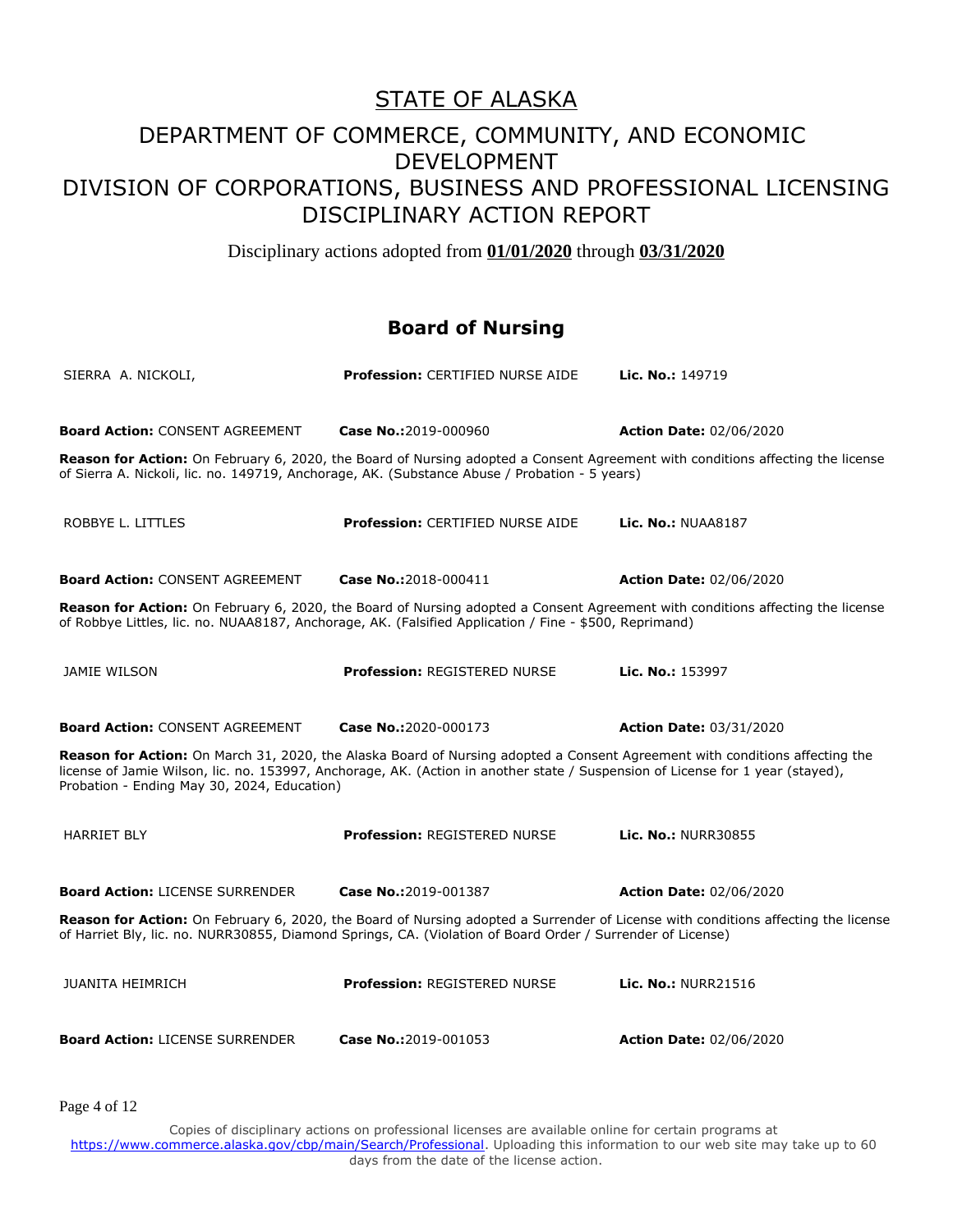### STATE OF ALASKA

### DEPARTMENT OF COMMERCE, COMMUNITY, AND ECONOMIC DEVELOPMENT DIVISION OF CORPORATIONS, BUSINESS AND PROFESSIONAL LICENSING DISCIPLINARY ACTION REPORT

Disciplinary actions adopted from **01/01/2020** through **03/31/2020**

**Reason for Action:** On February 6, 2020, the Alaska Board of Nursing adopted the Voluntary Surrender of Registered Nurse License, in the matter of Juanita Heimrich, license No. NURR21516, Salem, OR (Continuing education audit).

CLIFTON BACKER **Profession:** REGISTERED NURSE **Lic. No.:** 111090 **Board Action:** LICENSE SURRENDER **Case No.:**2019-001108 **Action Date:** 02/06/2020 **Reason for Action:** On February 6, 2020, the Alaska Board of Nursing adopted the Voluntary Surrender of Registered Nurse License, in the matter of Clifton Backer, license No. 111090, Bayfield, CO (Continuing education audit). KIMBERLY S. MERCER **Profession:** REGISTERED NURSE **Lic. No.:** NURR16530 **Board Action:** CONSENT AGREEMENT **Case No.:**2017-000574 **Action Date:** 02/06/2020 **Reason for Action:** On February 6, 2020, the Board of Nursing adopted a Consent Agreement with conditions affecting the license of Kimberly S. Mercer, lic. no. NURR16530, Chugiak, AK. (Substance Abuse / Suspension of License - 1 year with 1 year stayed, Fine - \$2,500 with \$2,000 suspended, Reprimand) JENNIFER A. KROYER **Profession:** REGISTERED NURSE **Lic. No.:** NURR36663 **Board Action:** SUSPENSION **Case No.:**2019-000436 **Action Date:** 02/06/2020 **Reason for Action:** On February 6, 2020, the Board of Nursing adopted a Voluntary Suspension of Nursing License with conditions affecting the license of Jennifer Kroyer, lic. no. NURR36663, Wasilla, AK. (Drug Diversion / Voluntary Surrender of Nursing License) AMBER L. PE'A, **Profession:** REGISTERED NURSE **Lic. No.:** NURR36522 **Board Action:** CONSENT AGREEMENT **Case No.:**2019-000956 **Action Date:** 02/06/2020 **Reason for Action:** On February 6, 2020, the Board of Nursing adopted a Consent Agreement with conditions affecting the license of Amber Lynne Pe'a, lic. no. NURR36522, Seward, AK. (Sexual Misconduct / Probation - 5 years, Fine - \$2,500 with \$1,000 suspended, Reprimand) JAMIE FORTIN **Profession:** REGISTERED NURSE **Lic. No.:** NURR37018

Page 5 of 12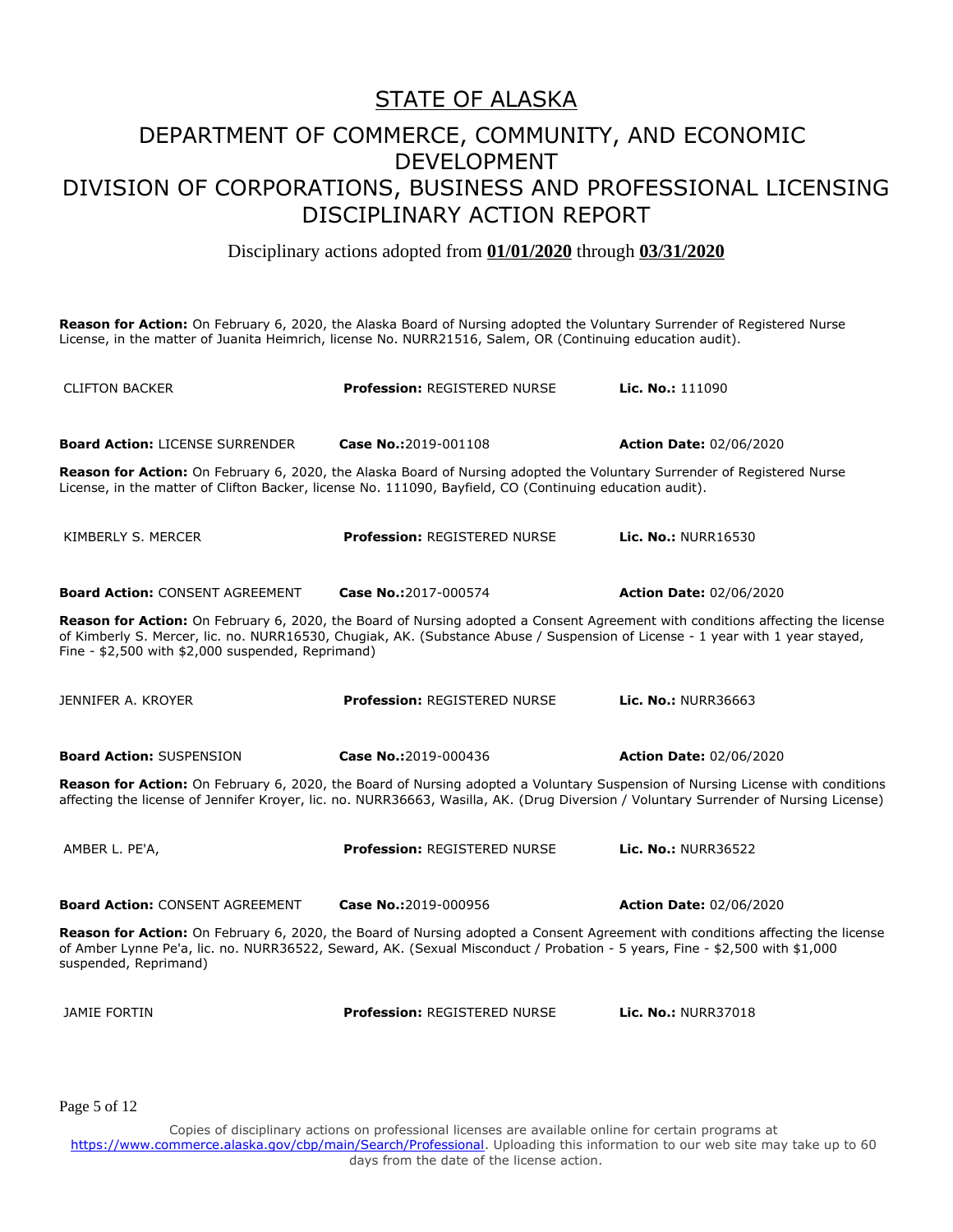#### STATE OF ALASKA

### DEPARTMENT OF COMMERCE, COMMUNITY, AND ECONOMIC DEVELOPMENT DIVISION OF CORPORATIONS, BUSINESS AND PROFESSIONAL LICENSING DISCIPLINARY ACTION REPORT

Disciplinary actions adopted from **01/01/2020** through **03/31/2020**

**Board Action:** CONSENT AGREEMENT **Case No.:**2019-000637 **Action Date:** 02/06/2020 **Reason for Action:** On February 6, 2020, the Alaska Board of Nursing adopted a Consent Agreement with conditions affecting the license of Jamie Fortin, registered nurse license No. NURR37018, Anchorage, AK (Continuing education / \$1690 fine, reprimand, two mandatory audits). ZINGRE PERRY **Profession:** REGISTERED NURSE **Lic. No.:** NURR33863 **Board Action:** CONSENT AGREEMENT, AMENDED **Case No.:**2015-001585 **Action Date:** 02/06/2020 **Reason for Action:** On February 6, 2020, the Board of Nursing adopted an Amendment to Consent Agreement with conditions affecting the license of Zingre E. Perry, lic. no. NURR33863, Anchorage, AK. (Substance Abuse / Probation - 6 month extension, Fine - \$2,500 with \$2,500 stayed) JADA D. ALEXANDER, **Profession:** REGISTERED NURSE **Lic. No.:** 134852 **Board Action:** CONSENT AGREEMENT **Case No.:**2019-000537 **Action Date:** 02/06/2020 **Reason for Action:** On February 6, 2020, the Board of Nursing adopted a Consent Agreement with conditions affecting the license of Jada D. Alexander, lic. no. 134852, Marion, KY. (Unprofessional Conduct / Suspension of License - 1 year (stayed 1 year), Probation - 1 year, Reprimand) ZINGRE PERRY **Profession:** REGISTERED NURSE **Lic. No.:** NURR33863 **Board Action:** CONSENT AGREEMENT, **Case No.:**2015-001976 **Action Date:** 02/06/2020

**Reason for Action:** On February 6, 2020, the Board of Nursing adopted an Amendment to Consent Agreement with conditions affecting the license of Zingre E. Perry, lic. no. NURR33863, Anchorage, AK. (Substance Abuse / Probation - 6 month extension, Fine - \$2,500 with \$2,500 stayed)

Page 6 of 12

AMENDED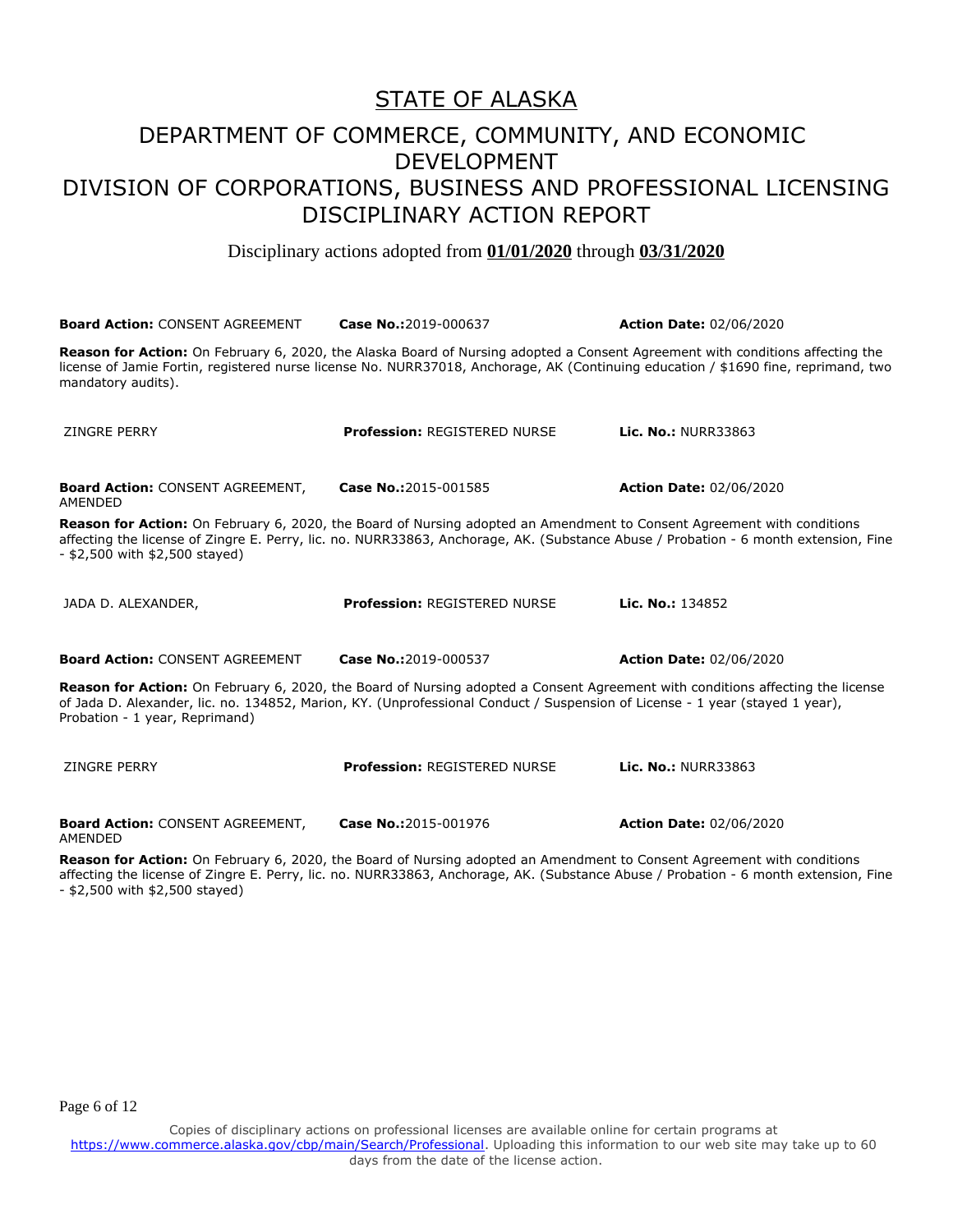Disciplinary actions adopted from **01/01/2020** through **03/31/2020**

### **Board of Pharmacy**

| <b>BARRON ALLEN</b>                    | <b>Profession: PHARMACY TECHNICIAN</b>                                                                                                                                                                                                         | Lic. No.: $PHAC479$            |
|----------------------------------------|------------------------------------------------------------------------------------------------------------------------------------------------------------------------------------------------------------------------------------------------|--------------------------------|
| <b>Board Action: LICENSE SURRENDER</b> | Case No.: 2019-000771                                                                                                                                                                                                                          | <b>Action Date: 02/06/2020</b> |
|                                        | Reason for Action: On February 6, 2020, the Board of Pharmacy adopted a Surrender of License with conditions affecting the<br>license of Barron Dale Allen, lic. no. PHAC479, Anchorage, AK. (Violation of Board Order / Surrender of License) |                                |
| <b>BARRON ALLEN</b>                    | <b>Profession: PHARMACY TECHNICIAN</b>                                                                                                                                                                                                         | Lic. $No.: PHAC479$            |
| <b>Board Action: LICENSE SURRENDER</b> | Case No.:2016-001084                                                                                                                                                                                                                           | <b>Action Date: 02/06/2020</b> |

**Reason for Action:** On February 6, 2020, the Board of Pharmacy adopted a Surrender of License with conditions affecting the license of Barron Dale Allen, lic. no. PHAC479, Anchorage, AK. (Falsified application / Surrender of License)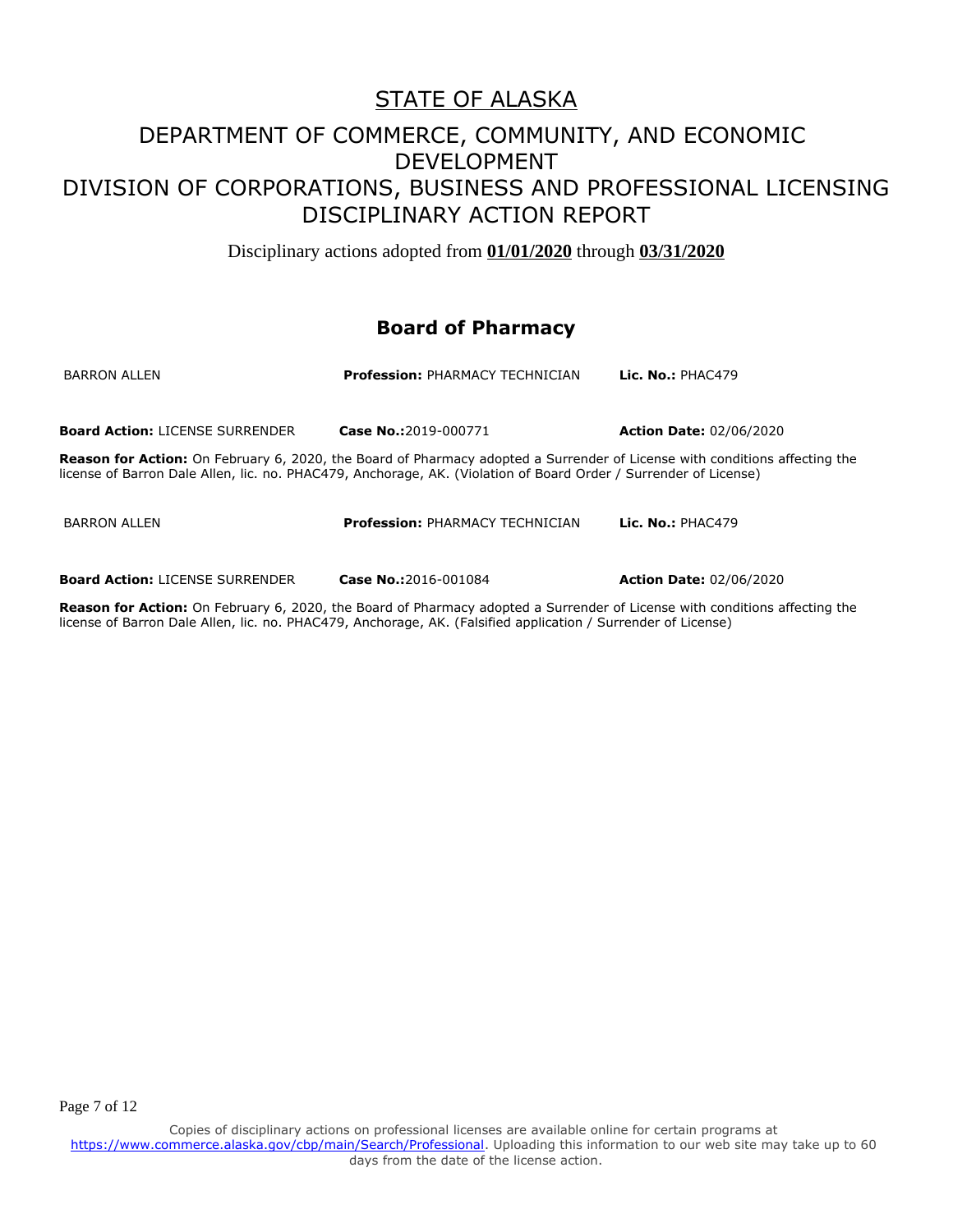Disciplinary actions adopted from **01/01/2020** through **03/31/2020**

### **Board of Physical Therapy & Occupational Therapy**

| <b>SHARON PURKIS</b>                                                                                                                                                                                                                                                                         | <b>Profession: PHYSICAL THERAPIST</b> | <b>Lic. No.: PHYP790</b>       |  |
|----------------------------------------------------------------------------------------------------------------------------------------------------------------------------------------------------------------------------------------------------------------------------------------------|---------------------------------------|--------------------------------|--|
| <b>Board Action: CONSENT AGREEMENT</b>                                                                                                                                                                                                                                                       | Case No.:2019-000688                  | <b>Action Date: 03/26/2020</b> |  |
| Reason for Action: On March 26, 2020, the Board of Physical and Occupational Therapists adopted a Consent Agreement with<br>conditions affecting the license of Sharon Purkis, license No. PHYP790, Grand Haven, MI (Continuing education / \$900 fine,<br>reprimand, two mandatory audits). |                                       |                                |  |
| <b>CHERYL MYERS</b>                                                                                                                                                                                                                                                                          | <b>Profession: PHYSICAL THERAPIST</b> | Lic. $No.:$ PHYP236            |  |
| <b>Board Action: CONSENT AGREEMENT</b>                                                                                                                                                                                                                                                       | Case No.:2019-000869                  | <b>Action Date: 03/26/2020</b> |  |
| Reason for Action: On March 26, 2020, the Board of Physical and Occupational Therapists adopted a Consent Agreement with<br>conditions affecting the license of Cheryl Myers, license No. PHYP236, Anchorage, AK (Continuing education / \$750 fine, reprimand,<br>two mandatory audits).    |                                       |                                |  |
| <b>KATHERINE VIETH</b>                                                                                                                                                                                                                                                                       | <b>Profession: PHYSICAL THERAPIST</b> | Lic. No.: 120726               |  |
| <b>Board Action: LICENSE SURRENDER</b>                                                                                                                                                                                                                                                       | Case No.:2019-001247                  | <b>Action Date: 03/26/2020</b> |  |

**Reason for Action:** On March 26, 2020, the Board of Physican and Occupational Therapists adopted a Voluntary Surrender of Katherine Vieth's physical therapy license, No. 120726, Colorado Springs, CO (Continuing education).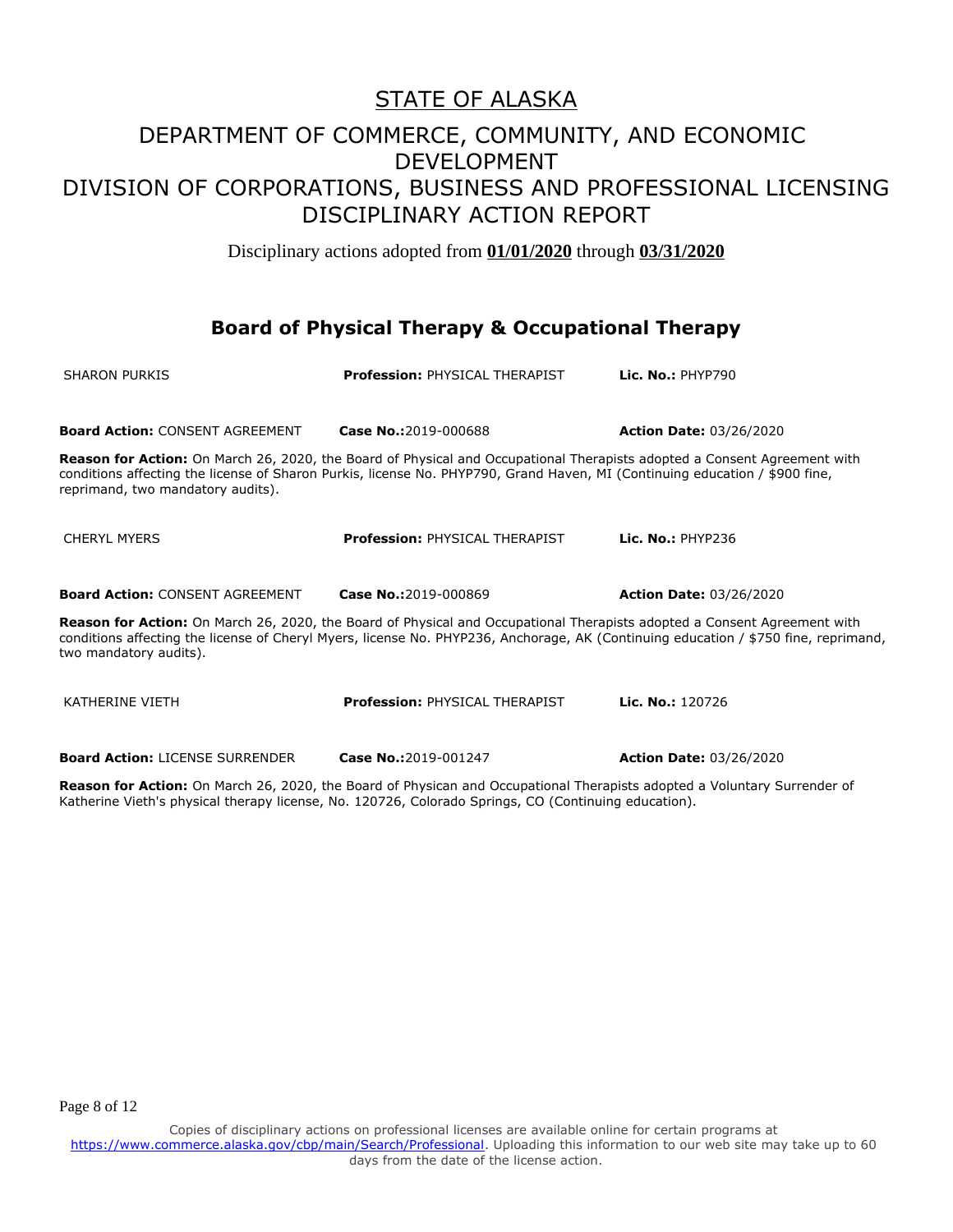Disciplinary actions adopted from **01/01/2020** through **03/31/2020**

#### **Board of Social Work Examiners**

| ELIZABETH M. WILLIAMS                                                                                                                                                                                                                                                         | <b>Profession: CLINICAL SOCIAL WORKER</b> | Lic. No.:                      |
|-------------------------------------------------------------------------------------------------------------------------------------------------------------------------------------------------------------------------------------------------------------------------------|-------------------------------------------|--------------------------------|
| <b>Board Action: TEMPORARY CEASE AND</b><br><b>DESIST ORDER</b>                                                                                                                                                                                                               | Case No.:2019-001183                      | <b>Action Date: 02/28/2020</b> |
| Reason for Action: On February 28, 2020, the Alaska Board of Social Work Examiners adopted a Temporary Cease and Desist<br>Order with conditions affecting Elizabeth Williams, Anchorage AK. (Misrepresentation / Temporary Cease and Desist)                                 |                                           |                                |
| <b>MARLA MOORE</b>                                                                                                                                                                                                                                                            | <b>Profession: CLINICAL SOCIAL WORKER</b> | Lic. No.: 109568               |
| <b>Board Action: LICENSE SURRENDER</b>                                                                                                                                                                                                                                        | Case No.:2019-000438                      | <b>Action Date: 01/27/2020</b> |
| Reason for Action: On January 27, 2020, the Alaska Board of Social Work Examiners adopted the Voluntary Surrender of Marla<br>Moore's clinical social worker license, No. 109568, Shreveport, LA (continuing education).                                                      |                                           |                                |
|                                                                                                                                                                                                                                                                               | <b>Board of Veterinary Examiners</b>      |                                |
| <b>PAUL PIFER</b>                                                                                                                                                                                                                                                             | <b>Profession: VETERINARIAN</b>           | <b>Lic. No.: VETV273</b>       |
| <b>Board Action: CONSENT AGREEMENT</b>                                                                                                                                                                                                                                        | Case No.:2019-000871                      | <b>Action Date: 02/24/2020</b> |
| Reason for Action: On February 24, 2020, the Board of Veterinary Examiners adopted a Consent Agreement with conditions<br>affecting the license of Dr. Paul Pifer, license No. VETV273, Sylvania, OH (Continuing education / \$800 fine, reprimand, two<br>mandatory audits). |                                           |                                |
| WILLIAM J. MEYERS                                                                                                                                                                                                                                                             | <b>Profession: VETERINARIAN</b>           | Lic. No.: $100663$             |
| <b>Board Action: SUSPENSION</b>                                                                                                                                                                                                                                               | Case No.:2017-000936                      | <b>Action Date: 02/21/2020</b> |
| Reason for Action: On January 10, 2020, the Board of Veterinary Examiners adopted an Order of Default affecting the license of<br>William Meyers, veterinary license No. 110663, Columbia, MO (suspension).                                                                   |                                           |                                |

Page 9 of 12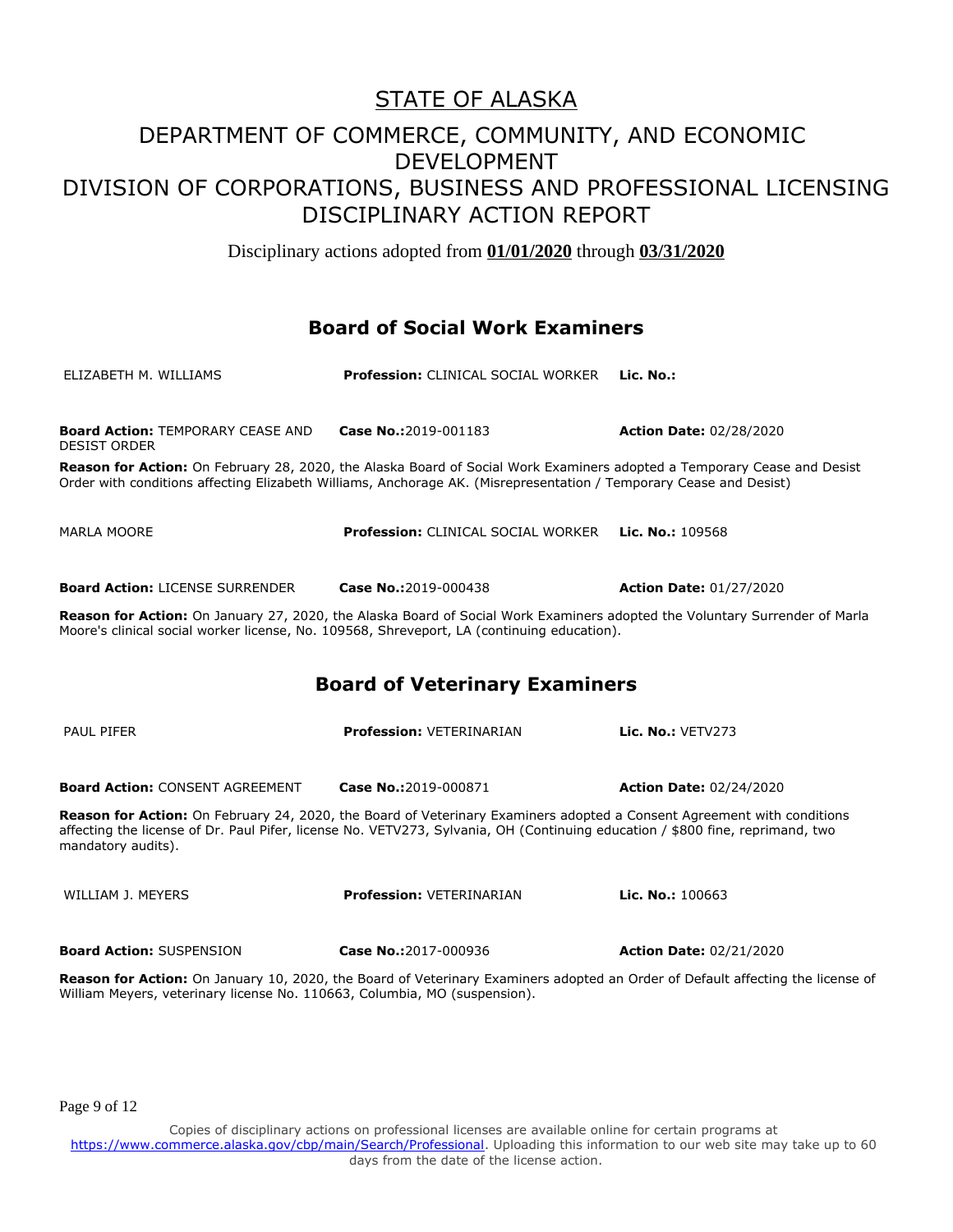Disciplinary actions adopted from **01/01/2020** through **03/31/2020**

#### **Business Licensing**

| <b>Profession: BUSINESS LICENSE</b>                                                                                                                                                                                                                                                                                                                                                                                                                         | Lic. No.:                      |  |  |
|-------------------------------------------------------------------------------------------------------------------------------------------------------------------------------------------------------------------------------------------------------------------------------------------------------------------------------------------------------------------------------------------------------------------------------------------------------------|--------------------------------|--|--|
| Case No.:2019-000163                                                                                                                                                                                                                                                                                                                                                                                                                                        | <b>Action Date: 03/03/2020</b> |  |  |
| Reason for Action: On March 3, 2020, the Department of Commerce, Community and Economic Development Division of<br>Corporations, Business and Professional Licensing Business Licensing adopted a Temporary Cease and Desist Order with conditions<br>affecting Chiara West Doing Business As (DBA) CRUU Talent Team, Anchorage, AK (Unlicensed Practice or Activity / Temporary<br>Cease and Desist Order)                                                 |                                |  |  |
| <b>Profession: TOBACCO ENDORSEMENT</b>                                                                                                                                                                                                                                                                                                                                                                                                                      | Lic. No.: 314477               |  |  |
| Case No.:2019-000891                                                                                                                                                                                                                                                                                                                                                                                                                                        | <b>Action Date: 01/15/2020</b> |  |  |
| Reason for Action: On January 15, 2020, the Department of Commerce, Community, and Economic Development (Department),<br>Division of Corporations, Business and Professional Licensing (Division) adopted a Memorandum of Agreement with conditions<br>affecting the license of Hudson Group LLC and Northwind Ventures Inc. lic. no. 314477 with endorsement 314477-8, Anchorage, AK.<br>(Tobacco Endorsement / Fine - \$500, Suspended license - 20 days) |                                |  |  |
|                                                                                                                                                                                                                                                                                                                                                                                                                                                             |                                |  |  |

#### **State Medical Board**

| LORRAINE RICHMOND                                  | <b>Profession: PARAMEDIC</b>                                                                                                                                                                                                       | Lic. No.: 112247               |
|----------------------------------------------------|------------------------------------------------------------------------------------------------------------------------------------------------------------------------------------------------------------------------------------|--------------------------------|
| <b>Board Action: CONSENT AGREEMENT</b>             | Case No.: 2019-000039                                                                                                                                                                                                              | <b>Action Date: 02/06/2020</b> |
|                                                    | Reason for Action: On February 6, 2020, the State Medical Board adopted a Consent Agreement with conditions affecting the<br>license of Lorraine Richmond, lic. no. 112247, Ketchikan, AK. (Substance abuse / Probation - 5 years) |                                |
| CHRISTOPHER JENSEN                                 | <b>Profession: PHYSICIAN OR SURGEON</b>                                                                                                                                                                                            | Lic. No.: MED S 6676           |
| <b>Board Action: CONSENT AGREEMENT,</b><br>AMENDED | Case No.:2017-000131                                                                                                                                                                                                               | <b>Action Date: 02/07/2020</b> |

Page 10 of 12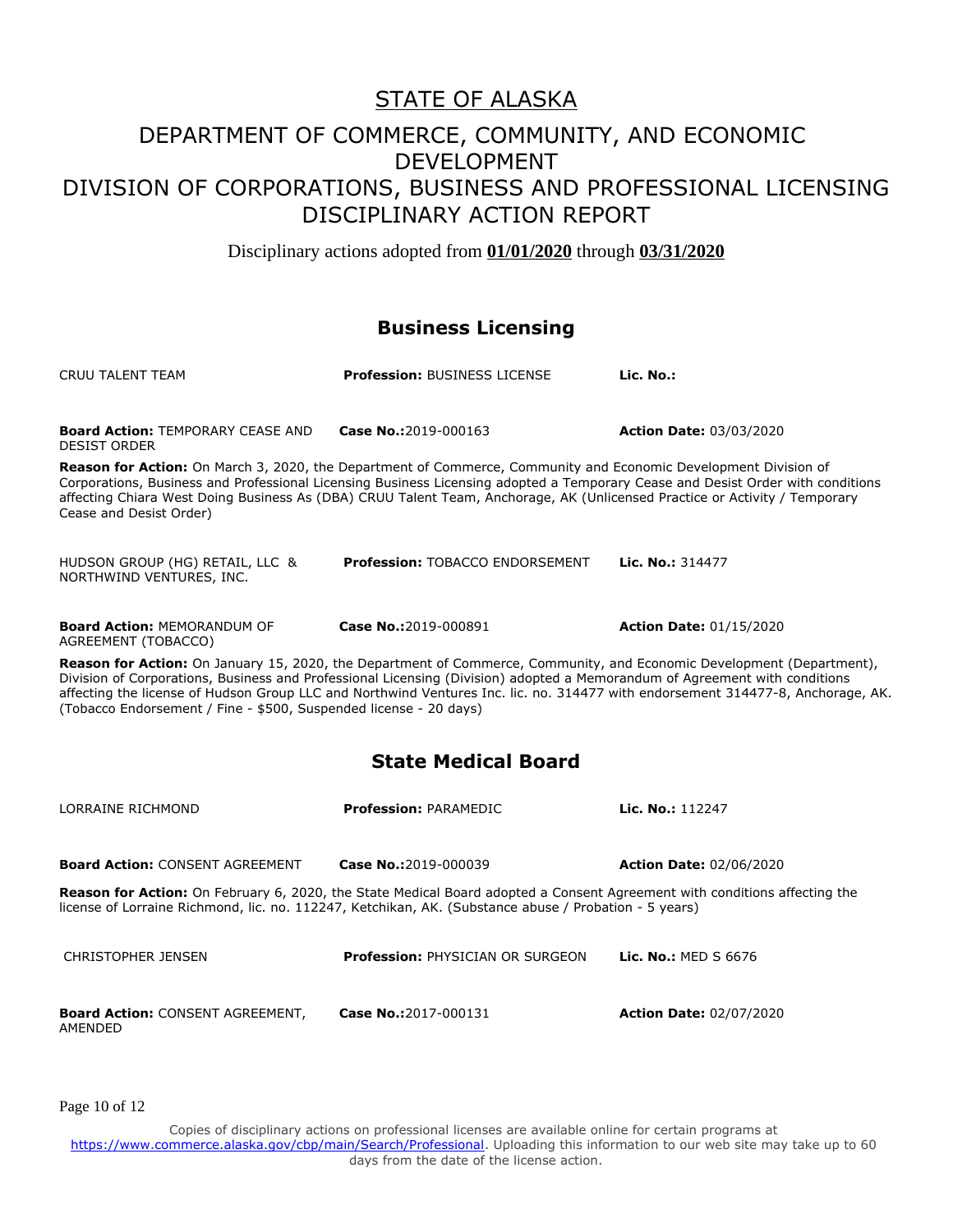Disciplinary actions adopted from **01/01/2020** through **03/31/2020**

**Reason for Action:** On February 7, 2020, the State Medical Board adopted an Amendment to Consent Agreement with conditions affecting the license of Christopher Jensen, MD, lic. no. MEDS6676, Fairbanks, AK. (Probation / Probation Extended - 1 year, Reprimand, Continuing Education, Fine - \$10,000 with \$5,000 suspended)

| <b>BRIAN IUTZI</b>                                                                                                                                                                                                                                                                                                                    | <b>Profession: PHYSICIAN OR SURGEON</b> | Lic. No.: 123513               |  |
|---------------------------------------------------------------------------------------------------------------------------------------------------------------------------------------------------------------------------------------------------------------------------------------------------------------------------------------|-----------------------------------------|--------------------------------|--|
| <b>Board Action: CONSENT AGREEMENT,</b><br>AMENDED                                                                                                                                                                                                                                                                                    | Case No.:2018-000178                    | <b>Action Date: 02/07/2020</b> |  |
| Reason for Action: On February 7, 2020, the State Medical Board adopted an Amendment to Consent Agreement with conditions<br>affecting the license of Brian Iutzi, MD, lic. no. 123513, Cordova, AK. (Substance Abuse / Probation extended 1 year, Reprimand,<br>Continuing Education, Fine - \$10,000 with \$5,000 suspended)        |                                         |                                |  |
| <b>CHRISTOPHER JENSEN</b>                                                                                                                                                                                                                                                                                                             | <b>Profession: PHYSICIAN OR SURGEON</b> | Lic. No.: MED S 6676           |  |
| <b>Board Action: CONSENT AGREEMENT,</b><br>AMENDED                                                                                                                                                                                                                                                                                    | Case No.:2017-001168                    | <b>Action Date: 02/07/2020</b> |  |
| Reason for Action: On February 7, 2020, the State Medical Board adopted an Amendment to Consent Agreement with conditions<br>affecting the license of Christopher Jensen, MD, lic. no. MEDS6676, Fairbanks, AK. (Probation / Probation Extended - 1 year,<br>Reprimand, Continuing Education, Fine - \$10,000 with \$5,000 suspended) |                                         |                                |  |
| <b>CHRISTOPHER JENSEN</b>                                                                                                                                                                                                                                                                                                             | <b>Profession: PHYSICIAN OR SURGEON</b> | <b>Lic. No.: MED S 6676</b>    |  |
| <b>Board Action: CONSENT AGREEMENT,</b><br><b>AMENDED</b>                                                                                                                                                                                                                                                                             | Case No.:2017-001149                    | <b>Action Date: 02/07/2020</b> |  |
| Reason for Action: On February 7, 2020, the State Medical Board adopted an Amendment to Consent Agreement with conditions<br>affecting the license of Christopher Jensen, MD, lic. no. MEDS6676, Fairbanks, AK. (Probation / Probation Extended - 1 year,<br>Reprimand, Continuing Education, Fine - \$10,000 with \$5,000 suspended) |                                         |                                |  |
| <b>BRIAN IUTZI</b>                                                                                                                                                                                                                                                                                                                    | <b>Profession: PHYSICIAN OR SURGEON</b> | Lic. No.: 123513               |  |
| <b>Board Action: CONSENT AGREEMENT,</b><br><b>AMENDED</b>                                                                                                                                                                                                                                                                             | Case No.:2017-000878                    | <b>Action Date: 02/07/2020</b> |  |
| Reason for Action: On February 7, 2020, the State Medical Board adopted an Amendment to Consent Agreement with conditions<br>affecting the license of Brian Iutzi, MD, lic. no. 123513, Cordova, AK. (Substance Abuse / Probation extended 1 year, Reprimand,<br>Continuing Education, Fine - \$10,000 with \$5,000 suspended)        |                                         |                                |  |

Page 11 of 12